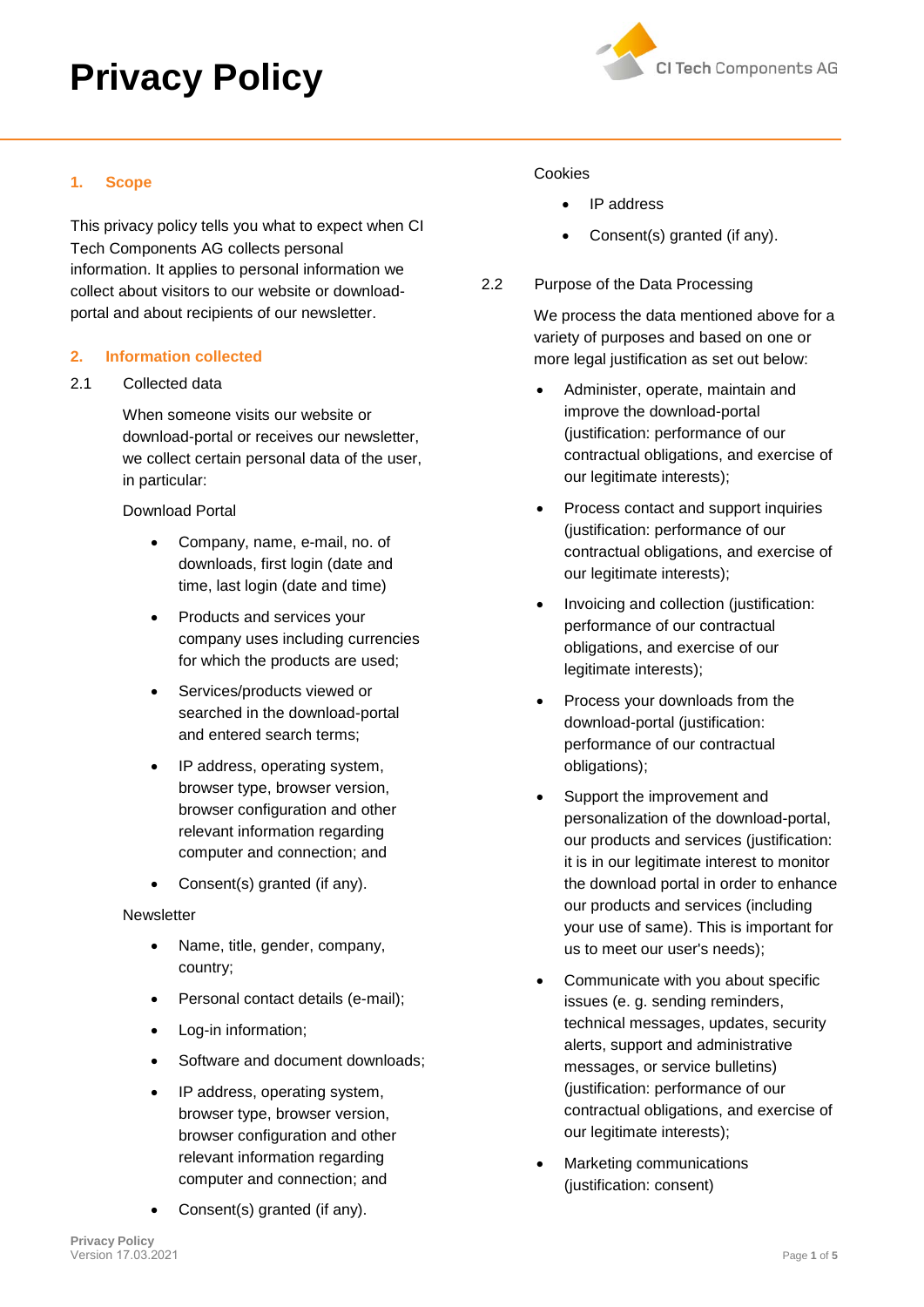

- Comply with legal obligations, to prevent illegal use of the downloadportal, to resolve disputes and to enforce our contractual agreements**:** (justification: it is in our legitimate interest to take reasonable measures to comply with our legal obligations);
- Find out things such as the number of visitors to the various parts of the site and downloads of the software and documents provided. Specific information on the cookies we use is provided below (justification: it is in our legitimate interests to monitor the download portal in order to enhance our products and services (including your use of same). This is important for us to meet our user's needs).

### 2.3 Information you give us

We also collect information you give us by corresponding with us by phone, e-mail, technical Customer Support or otherwise and when you report a problem with this download-portal. The information you give us may include the same information as described in paragraph 2.1. We will use this information for the purposes (and on the basis of the justification) as described in paragraph [2.2.](#page-0-0) 

#### **3. Storage of information**

All information you provide to CI Tech Components AG is stored on servers for as long as they are reasonably required by CI Tech Components AG for the purposes described in paragraph 2.2, to the extent permitted by applicable laws. Where we no longer have a legitimate business purpose for your personal information (or where you request that we delete your information, except where we need to retain it in order to comply with a legal obligation) we will remove such information from our systems or anonymise it so that you can no longer be identified.

Your account is protected through an HTTPS encryption protocol to secure your privacy and the integrity of exchanged data.

The recipients of your personal data may be located in another country. This may include countries where applicable privacy laws provide less protection than in your home country and you acknowledge that your information may be accessible to foreign governments, courts, law enforcement and regulatory agencies. For example, if you are a resident of Switzerland or the EEA the data that we collect from you may be transferred to, and stored at, a destination outside the EEA or Switzerland. It may also be processed by staff operating outside the EEA or Switzerland who work for us or our affiliates or for one of our third party suppliers. CI Tech Components AG will take all steps reasonably necessary to ensure that your data is treated securely and in accordance with this privacy notice and applicable laws. In such case, CI Tech Components AG will only disclose personal data at a destination outside the EEA or Switzerland if legislation guarantees adequate protection or if sufficient safeguards, in particular contractual clauses are put in place with the third party to ensure an adequate level of protection.

#### **4. Transfer of personal data**

CI Tech Components AG may share personal data with our internet agency domiciled at Aarestrasse 32, 3601 Thun, Switzerland.

In addition, the personal data may be shared with business partners, sub-contractors in technical, payment and delivery services, advertising networks, analytics providers, search information providers, and credit reference agencies) or in the following circumstances:

- where it is appropriate to disclose it for regulatory or legal compliance purposes; and
- to prevent illegal use of the download-portal and to protect the security of our download-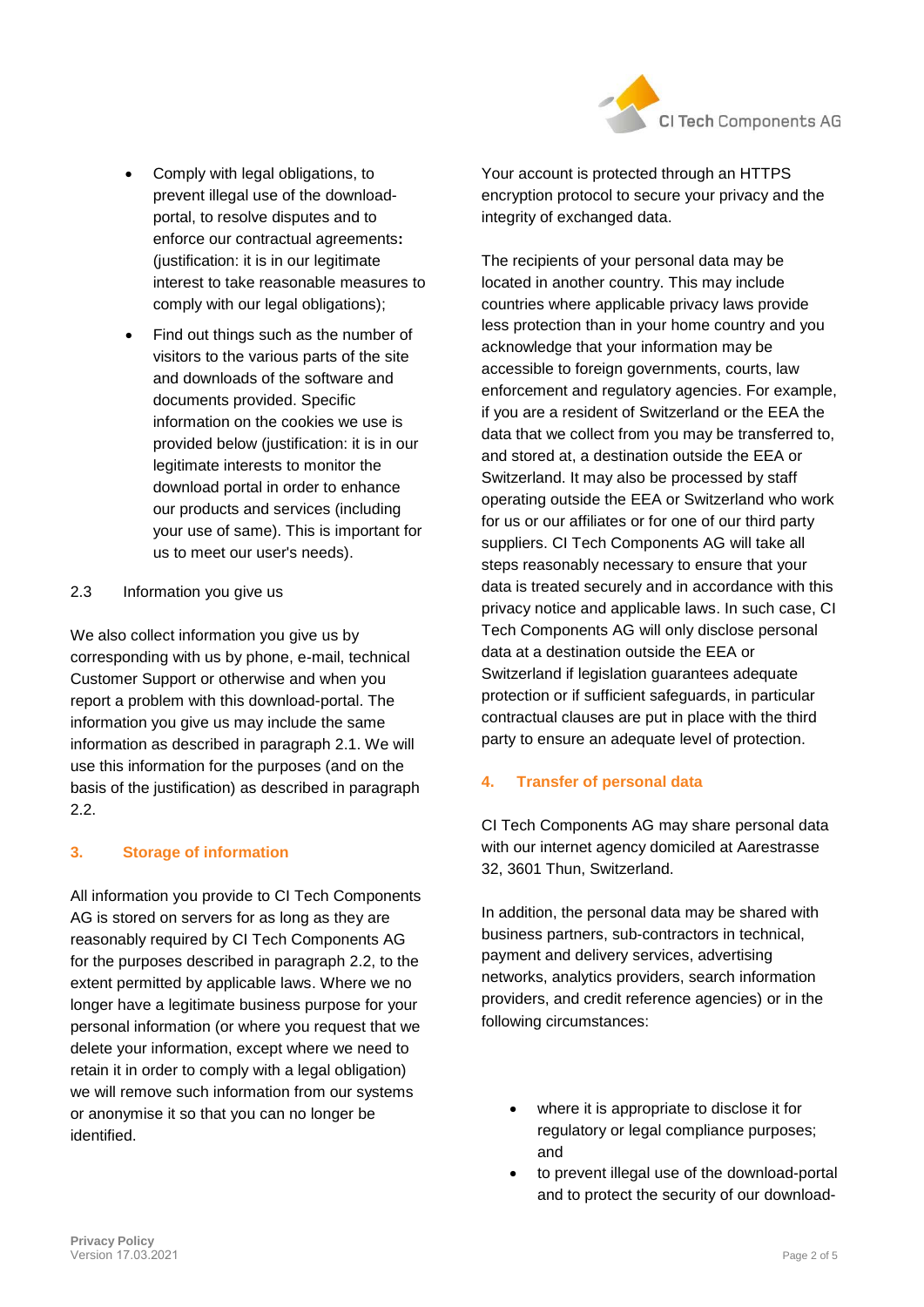

portal, to resolve disputes, to enforce our contractual agreements and to protect our intellectual property; and

- in the event that CI Tech Components AG sells or buys any business or assets, in which case we will disclose your personal data to the prospective seller or buyer of such business or assets; and
- if CI Tech Components AG or substantially all of its assets are acquired by a third party, in which case personal data held by it about its users will be one of the transferred assets.

The disclosure of personal data under the aforementioned circumstances will be limited to the minimum necessary to achieve the purpose.

#### **5. Links to other websites**

This privacy policy does not cover the links within this download-portal linking to other websites. If you follow a link to any of these websites, please note that these websites have their own privacy policies and that we do not accept any responsibility or liability for these policies. We encourage you to read the privacy statements on the other websites you visit.

# **6. Your rights (Swiss and EEA residents only)**

If you are a resident of Switzerland or of the EEA, you have the following rights:

- **Access**. You have the right to request a copy of the personal information we are processing about you, which we will provide back to you in electronic form. Please note that we may apply a reasonable administrative charge for providing access to your information in certain circumstances. We will advise you of the charge and obtain your approval before providing you with access to your personal data.
- **Rectification**. You have the right to have incomplete or inaccurate personal information that we process about you

rectified. Note that you can always make certain adjustments to certain personal information directly through your online account.

- **Deletion**. You have the right to request that we delete personal information that we process about you, except we are not obligated to do so if we need to retain such data in order to comply with a legal obligation or to establish, exercise or defend legal claims.
- **Restriction**. You have the right to restrict our processing of your personal information where you believe such data to be inaccurate, our processing is unlawful or we no longer need to process such data for a particular purpose, except where we are not able to delete the data due to a legal or other obligation.
- **Portability**. You have the right to obtain personal information that we hold about you, in a structured, electronic format, and, where technically feasible, to transmit such data to another data controller, where this is (a) personal information which you have provided to us, and (b) if we are processing that data on the basis of your consent (such as for direct marketing communications) or to perform a contract with you).
- **Objection**. Where the legal justification for our processing of your personal information is our legitimate interest, you have the right to object to such processing on grounds relating to your particular situation. We will abide by your request unless we have compelling legitimate grounds for the processing which override your interests and rights, or if we need to continue to process the data for the establishment, exercise or defence of a legal claim.
- **Withdrawing Consent**. If you have consented to our processing of your personal information, you have the right to withdraw your consent at any time, free of charge. This includes cases where you wish to opt out from marketing messages that you receive from us. In such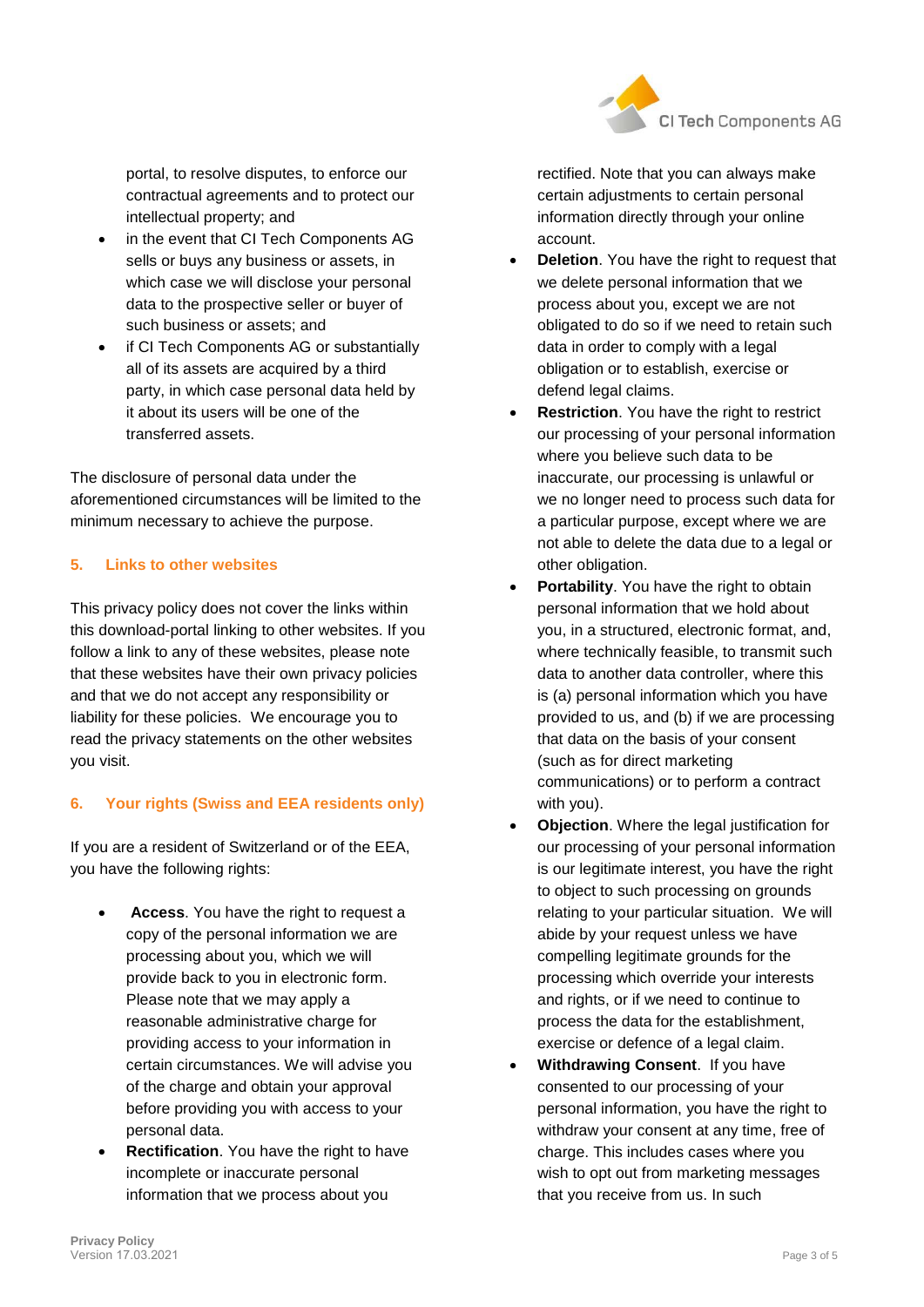

circumstances, please contact us to change your preferences. Alternatively, if you have consented to receiving promotional emails from us and would like to opt out, please follow the unsubscribe instructions in each email. If you opt out of receiving promotional correspondence from us, we may still contact you in connection with your account, relationship, activities, transactions and communications with us.

You can make any of these requests in relation to your personal information by sending the request by mail to CI Tech Components AG, attention Managing Director, or by e-mail at support@citech.com.

You also have the right to lodge a complaint with the local data protection authority if you believe that we have not complied with applicable data protection laws. If you are based, or the issue you would like to complain about took place elsewhere in the EEA, please click [here](http://ec.europa.eu/newsroom/article29/item-detail.cfm?item_id=612080) for a list of local data protection authorities in the countries within the EEA in which CI Tech operates.

# **7. Security**

We have implemented (and will procure that any of our processors implement) appropriate technical and organisational security measures in an effort to safeguard your personal information.

# **8. Contact**

For the purposes of Swiss and EU data protection law, the data controller is CI Tech Components AG, Oberburgstrasse 10, CH-3400 Burgdorf, Switzerland.

Questions, comments and requests regarding this privacy policy are welcomed and should be addressed to info@citech.com. You may also contact CI Tech Components AG under support@citech.com should you wish to request that your personal data is no longer processed by CI Tech Components AG, or any other third parties to whom it may have transferred your data.

## **9. Use of cookies**

Cookies are small text files that are placed on your computer by websites that you visit. They are widely used in order to make websites work, or work more efficiently, as well as to provide information to the owners of the site.

The table below explains the cookies that we use and for which purposes we use such cookies.

| Cookie              | Name Purpose                                                                                                                                                                                                                                                                                                                      | More information                                                                                                   |
|---------------------|-----------------------------------------------------------------------------------------------------------------------------------------------------------------------------------------------------------------------------------------------------------------------------------------------------------------------------------|--------------------------------------------------------------------------------------------------------------------|
| Google<br>Analytics | utma  These cookies are used to collect information about<br>_utmb  how visitors use our site, which we use to help<br>utmc  improve it. The cookies collect information in an<br>utmz  anonymous form, including the number of visitors to<br>the site, where visitors have come to the site from<br>and the pages they visited. | Please visit:<br>  https://developers.google.com/<br>  analytics/devguides/collection/<br>analyticsis/cookie-usage |